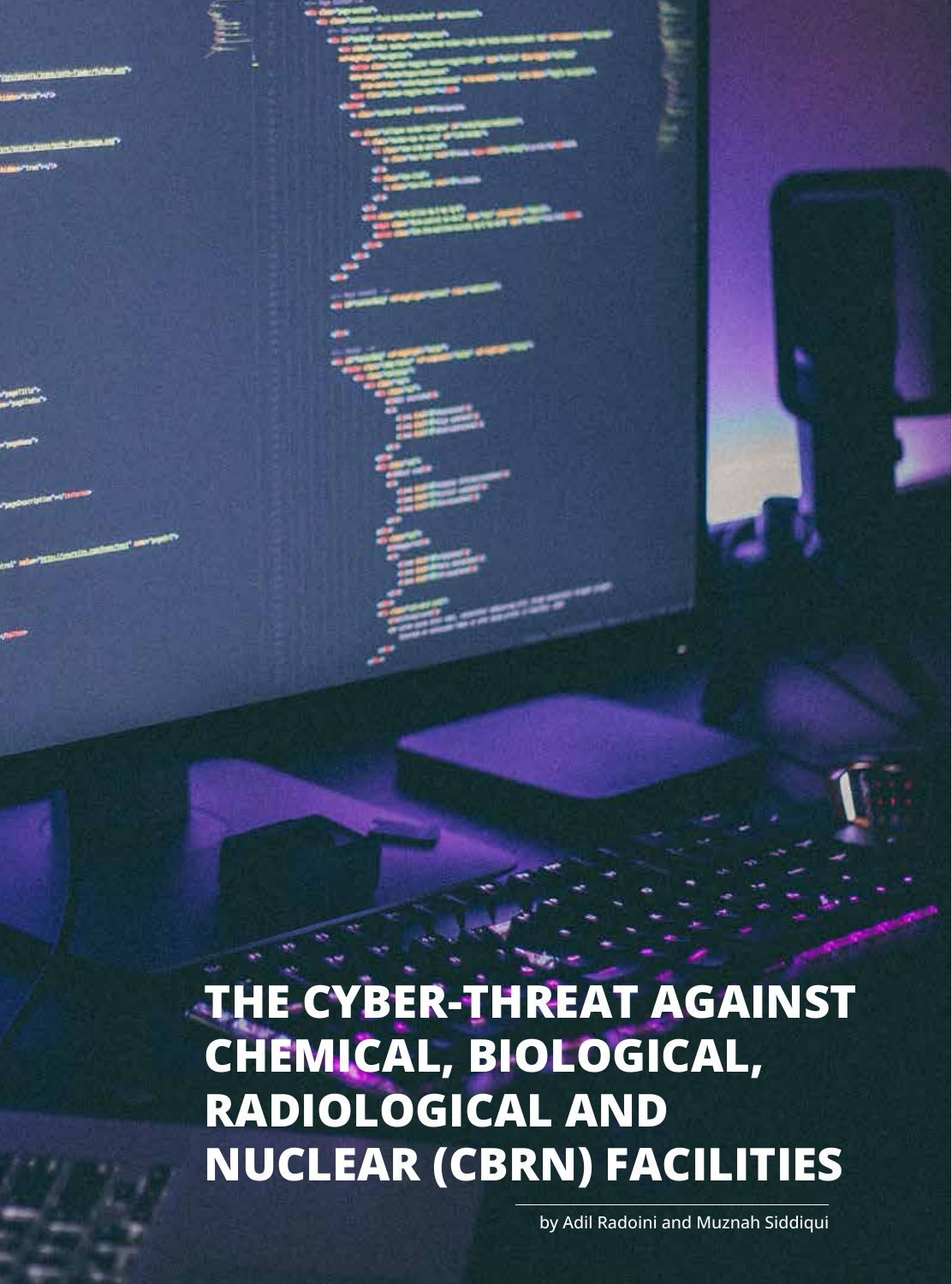The increasing digitalization of critical infrastructure sectors and the associated industrial systems, particularly the he increasing digitalization of critical infrastructure sectors and the associated indusdigitalization of chemical, biological, radiological and nuclear (CBRN) facilities, is changing the nature of cyber-risks. In today's societies, entire ecosystems of key sector have become increasingly digital, decentralized and complex, multiplying opportunities and increasing the level and typology of threats.

A recent major cyber-attack that should serve as a warning to us all about the scope these threats can have is the so-called "*SolarWinds cyber-attack" t*hat went undetected for months before Reuters<sup>1</sup> reported on it in December 2020. By first hacking into the U.S. company SolarWind, the massive hack successfully spread and infiltrated their customers' IT systems. Among them were U.S. Government agencies. SolarWinds is a Texas-based company whose software manages American companies, institutions, and government departments' administrative and security networks. The attack targeted parts of the Pentagon, the Department of Homeland Security, the State Department,



the Department of Energy, the National Nuclear Security Administration, and the Treasury. Other high-profile clients attacked included Fortune 500 companies such as Microsoft, Cisco, Intel, Deloitte, and organizations like the California Department of State Hospitals and the Kent State University.2 According to high U.S .government officials, the scope of the damage is unprecedented and it could take years before the networks are secure again.3

A few weeks later, on 5 February 2021, a U.S. water treatment plant was targeted by a cyber-attack. An operator in Florida's West Coast saw his cursor being moved around on his computer screen, opening various software functions that control the water treatment. The hackers increased by 100 times higher than normal the level of a chemical substance called sodium hydroxide - or lye - in the water supply.

Sodium hydroxide, the main ingredient in liquid drain cleaners, controls water acidity and removes metals from drinking water in treatment plants. Lye poisoning can cause burns, vomiting, severe pain and bleeding.4

**In today's societies, entire ecosystems of key sector have become increasingly digital, decentralized and complex, multiplying opportunities and increasing the level and typology of threats**

- 2 <https://www.wsj.com/articles/solarwinds-hack-victims-from-tech-companies-to-a-hospital-and-university-11608548402?mod=djemalertNEWS>
- 3 <https://www.nytimes.com/2020/12/16/opinion/fireeye-solarwinds-russia-hack.html?action=click&module=Opinion&pgtype=Homepage>
- 4 <https://www.pewtrusts.org/en/research-and-analysis/blogs/stateline/2021/03/10/florida-hack-exposes-danger-to-water-systems>

<sup>1</sup> https://www.reuters.com/article/us-usa-cyber-treasury-exclsuive/suspected-russian-hackers-spied-on-u-s-treasury-emails-sources-idUKKBN28N0P-G?edition-redirect=uk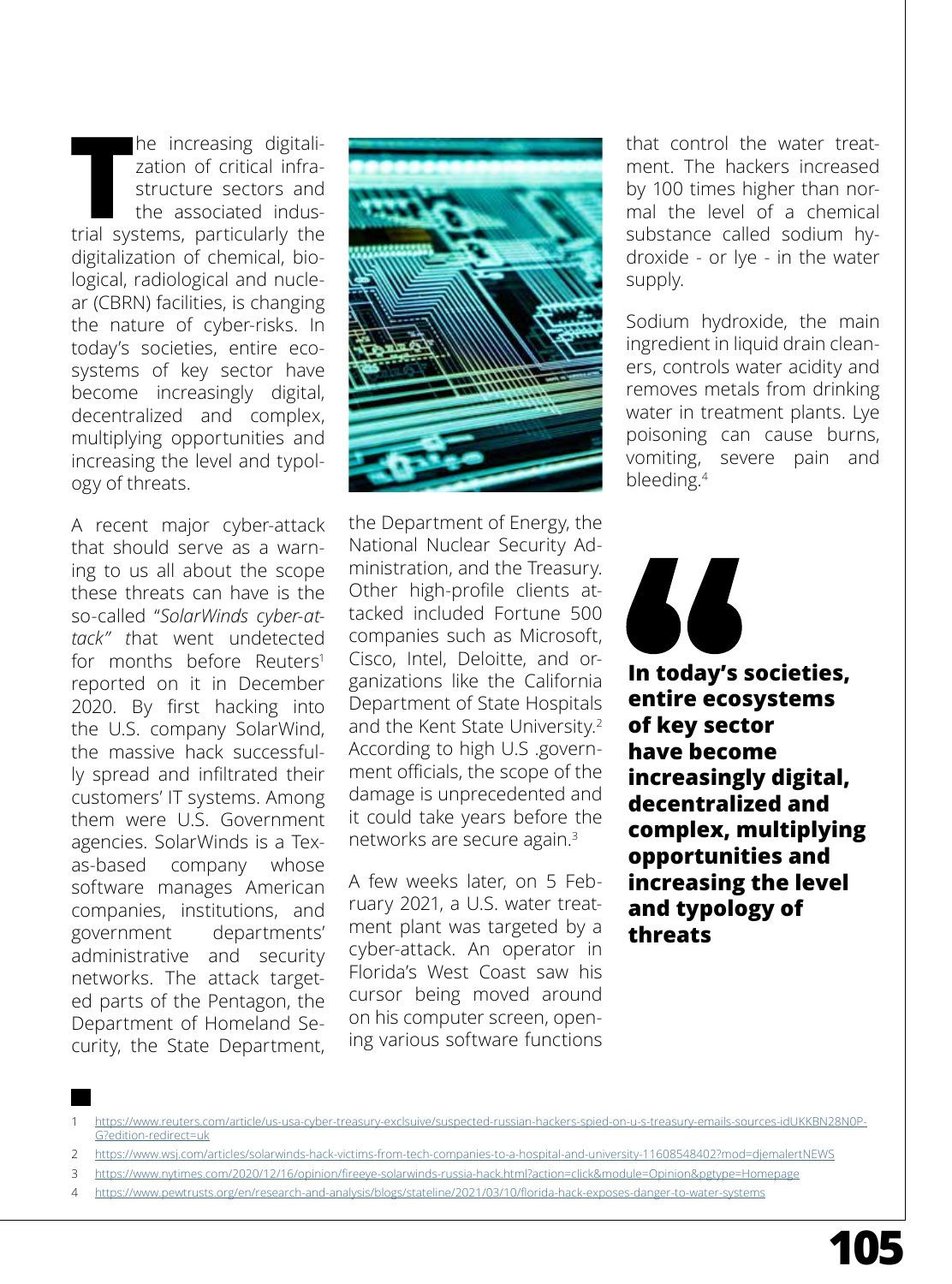

46 **Cyber-sabotage could affect the normal operations of a CBRN facility or significantly damage equipment and processes**

More recently, in May 2021, another major cyber-attack targeted the U.S. Oil and Gas pipeline, disrupting the supply of almost half of the East Coast's fuel. According to the World Economic Forum, the attack caused an increase of oil prices and it is considered as one of the most expensive attacks to an economy.<sup>5</sup>

The recent attacks targeted objectives in the United

States, which is one of the most advanced countries in terms of cyber-security policies and preparedness in this area. All of this calls attention to the vulnerability of critical infrastructures to cyber-attacks across the world, as it poses a serious threat to the very functioning of entire sectors of our societies. Indeed, IBM, in a 2020 report, noted a 2000% increase in cyber-security incidents targeting the operational technologies employed in Critical National Infrastructures (CNI) since 2019.6 The complexity of the interconnection of information systems in CNI is compounded by the COVID-19 pandemic, as it forced an abrupt shift for facilities and companies towards working from home. Consequently, the cyber-threat level has dramatically increased as production control networks have, for the most part, become remotely accessible.

Among all the critical infrastructures, special attention should be dedicated to the chemical, biological, radiological and nuclear facilities, considering the lethality, the pollution potential and the psychological impact that an attack involving CBRN material can provoke. Cyber threats can be engineered by various actors with differing intentions, including for instance

5 https://www.weforum.org/agenda/2021/05/cyber-attack-on-the-us-major-oil-and-gas-pipeline-what-it-means-for-cybersecurity/

6 <https://securityintelligence.com/posts/what-the-explosive-growth-in-ics-infrastructure-targeting-means-for-security-leaders/>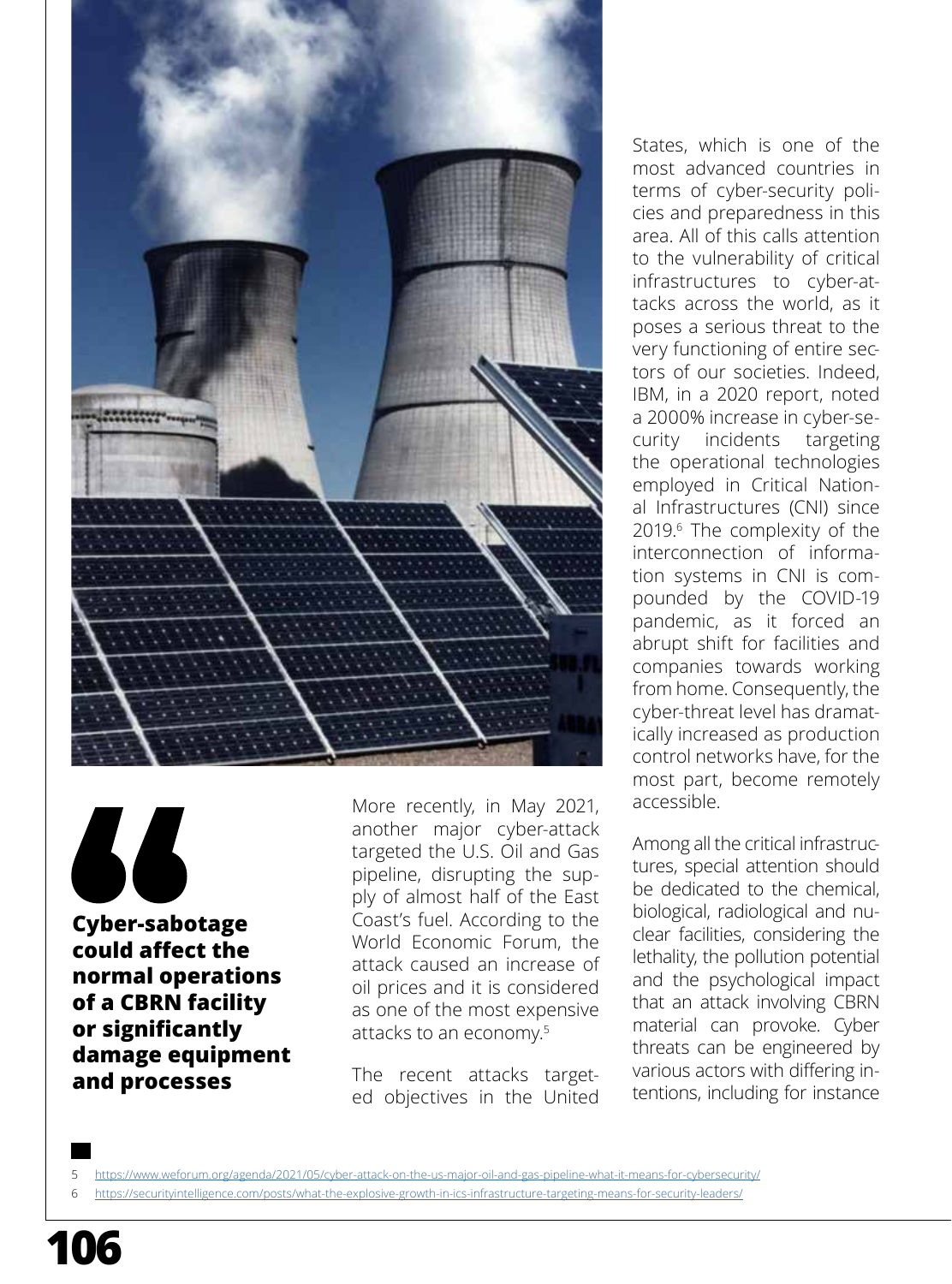the physical sabotage and destruction of infrastructures and processes by creating deliberate malfunctions. In the case of CBRN facilities, the consequences could be life-threatening. Furthermore, computer hackers may seek to disclose critical information, render information systems unavailable to authorized users or prevent the proper update of information. The objectives of the criminal actors involved in these operations may include the wish to build access points in facilities for further uses, spreading fear among the public and undermining the credibility of governments.

A cyber-attack against a CBRN facility can disable the IT system and allow the theft of sensitive data. But the breach can also serve as a stepping stone to prepare other types of attacks involving CBRN materials. In addition, cyber-sabotage could affect the normal operations of a CBRN facility or significantly damage equipment and processes. The attacks themselves can occur by injecting malware or viruses into systems, thereby posing a considerable threat to the supply chain management cycles. Finally, cyber espionage refers to retrieving confidential information for malicious purposes. This form

of threat is more common, as it requires a lower level of technical expertise, several tools are also freely available on the Internet, such as spyware systems.

The types of malicious actors range from terrorists, covert agents and disgruntled employees to state/non-state hackers, militant opponents, or recreational hackers. In the case of the former, several terrorist groups have begun using social media to recruit hackers and radicalize CBRN facility employees who could enormously facilitate the effort of obtaining sensitive information on the IT system of the facilities. For instance, ISIL successfully radicalized an employee of the Doel nuclear power plant in Belgium, who eventually left the country to partake in terrorist activities.<sup>7</sup> Moreover, the FBI highlights the additional concern that terrorists may hire hackers to conduct cyber-attacks in conjunction with conventional attacks.

A cyber-attack against a nuclear facility could potentially corrupt nuclear command and control systems whilst potentially allowing for the release or theft of radioactive material. The Nuclear Threat Initiative documented 16 cases of cyber-attacks against nuclear facilities across the world. Among the targeted countries there were Lithuania, the UK, the U.S, Japan, Syria, Iran, South Korea and Germany (see table below).

The urgency for a cyber-chemical security framework is compounded by the fact that virtually all chemical plants have some type of computer-based automated control systems and also because the communication networks are replaced or complemented with wireless networks, and to point-to-point communications. In most cases, the chemical industry self-regulates, and whilst they invest in their cyber-security, national governments ought to step in and create standardized norms and regulations.8

A recent study that researched the opinion of international field leaders in biotechnology and cybersecurity concluded that "the issue of cyber-bio-security is not well-known or understood, even among biotechnology and cybersecurity experts." Accordingly, the issue of cyber security in the field of biology have not been effectively fleshed out in a practical manner, thereby creating vulnerabilities at the apex of

<sup>7</sup> https://www.washingtonpost.com/world/europe/brussels-attacks-stoke-fears-about-security-of-belgian-nuclear-facilities/2016/03/25/7e370148-f295- 11e5-a61f-e9c95c06edca\_story.html

https://www.aiche.org/academy/videos/conference-presentations/detection-cyber-attacks-and-resilient-operation-nonlinear-processes-under [nomic-model-predictive](https://www.aiche.org/academy/videos/conference-presentations/detection-cyber-attacks-and-resilient-operation-nonlinear-processes-under-economic-model-predictive)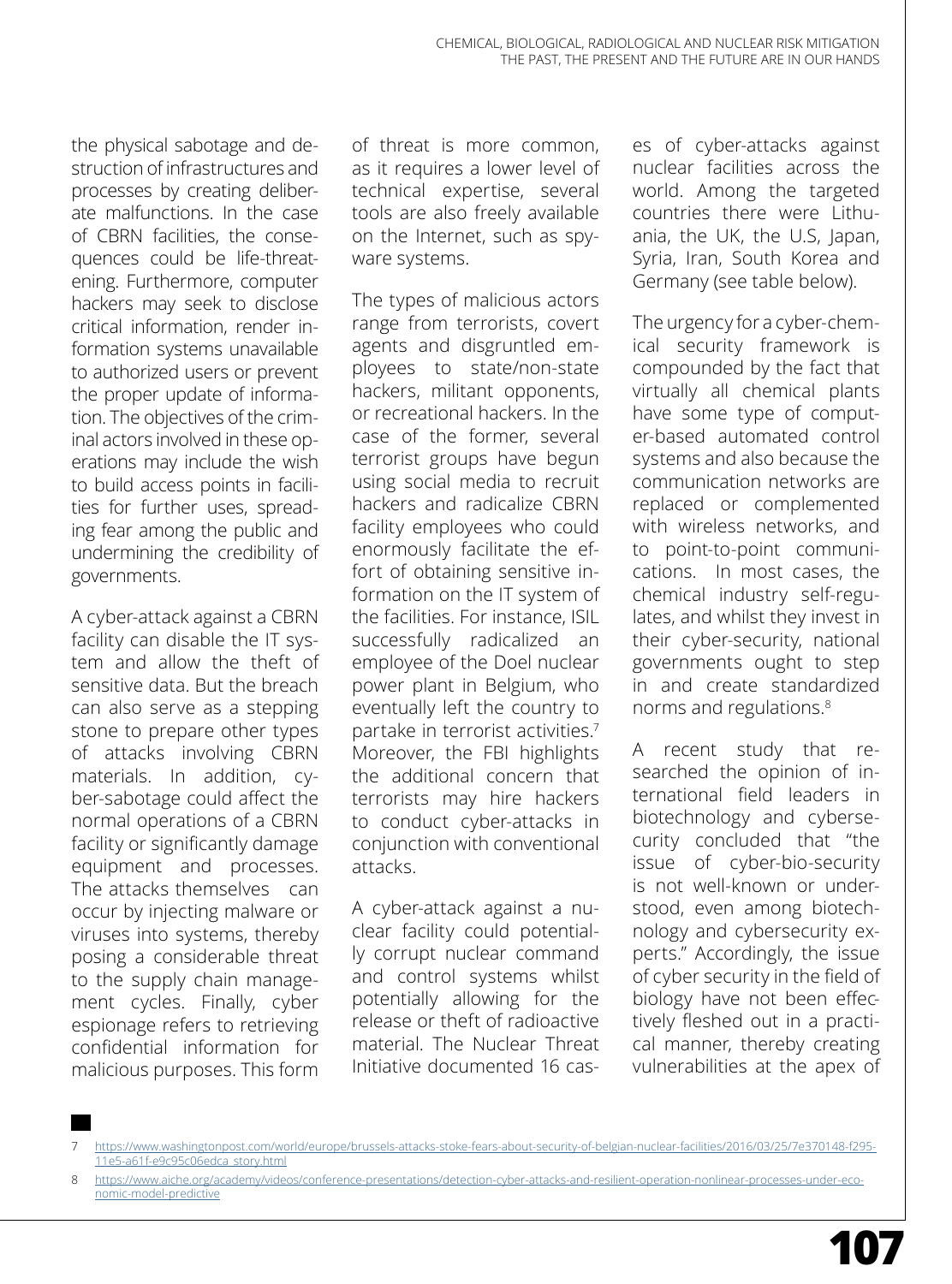life and medical sciences and infrastructure systems.9 The increased reliance on Internet connections of facilities containing sensitive bio-data that could be used maliciously to create or modify bio-agents and pathogens should be considered as a severe threat globally.

UNICRI is currently identifying assessment methodologies, tools and good practices that can be made available to the United Nations Member States to improve the governance of cyber-threats against CBRN facilities. The various types of threats and malicious actors involved highlight the need to develop a set of standardized good practices to prevent attacks against CBRN facilities. These practices can be divulged through general awareness-raising and training activities addressed to decision-makers, managers and operators. Such activities can provide the relevant stakeholders with the tools needed to identify potential emerging threats. Facilities can use various methods, including simulations and tests, to enhance knowledge among staff. This will prepare them to identify

potential vulnerabilities; evaluate the impact of attacks; recognize the need for constant vigilance; establish protection mechanisms during attacks; develop cyber-resilience and ascertaining the importance of cyber-security instruments. Through embedding awareness of the risks of cyber-threats across operational, managerial and decision-making levels, the most exploited vulnerabilities of CBRN facilities can be consequently considerably reduced.

Furthermore, robust and effective legislation is a prerequisite for developing effective cyber-security frameworks to secure CBRN critical infrastructures. Accordingly, relevant legislative bodies may authorize national cyber-security programs which address the CBRN risk whilst incorporating adequate deterrent and enforcement measures. In addition, an appropriate legislation should address emerging forms of cyber-threats and vulnerabilities whilst potentially establishing voluntary standards in partnership with the private sector. Consequently, an

important element of a risk mitigation strategy should envisage the involvement of experts in cyber-physical security, science, intelligence, law enforcement, state communication departments etc., in a collaborative process. This holistic and multi-stakeholder approach will ensure the full breadth of issues are covered. Finally, relevant legislation and regulations could establish clear consequences for non-compliance, particularly given the magnitude of the potential risks. Other forms of governance measures could include education and training for personnel, the establishment of ad-hoc policies, structures and processes (such as regular assessments and inter-agency coordination), alongside the allocation of resources towards investing in cyber-security infrastructures, in particular for CBRN facilities.

UN Member States have engaged in important efforts to protect their societies from CBRN threats. It is now time for them to get prepared and prevent CBRN risks coming from the cyber-dimension.

9 https://www.sciencedirect.com/science/article/pii/S2590053620301129#bb0040